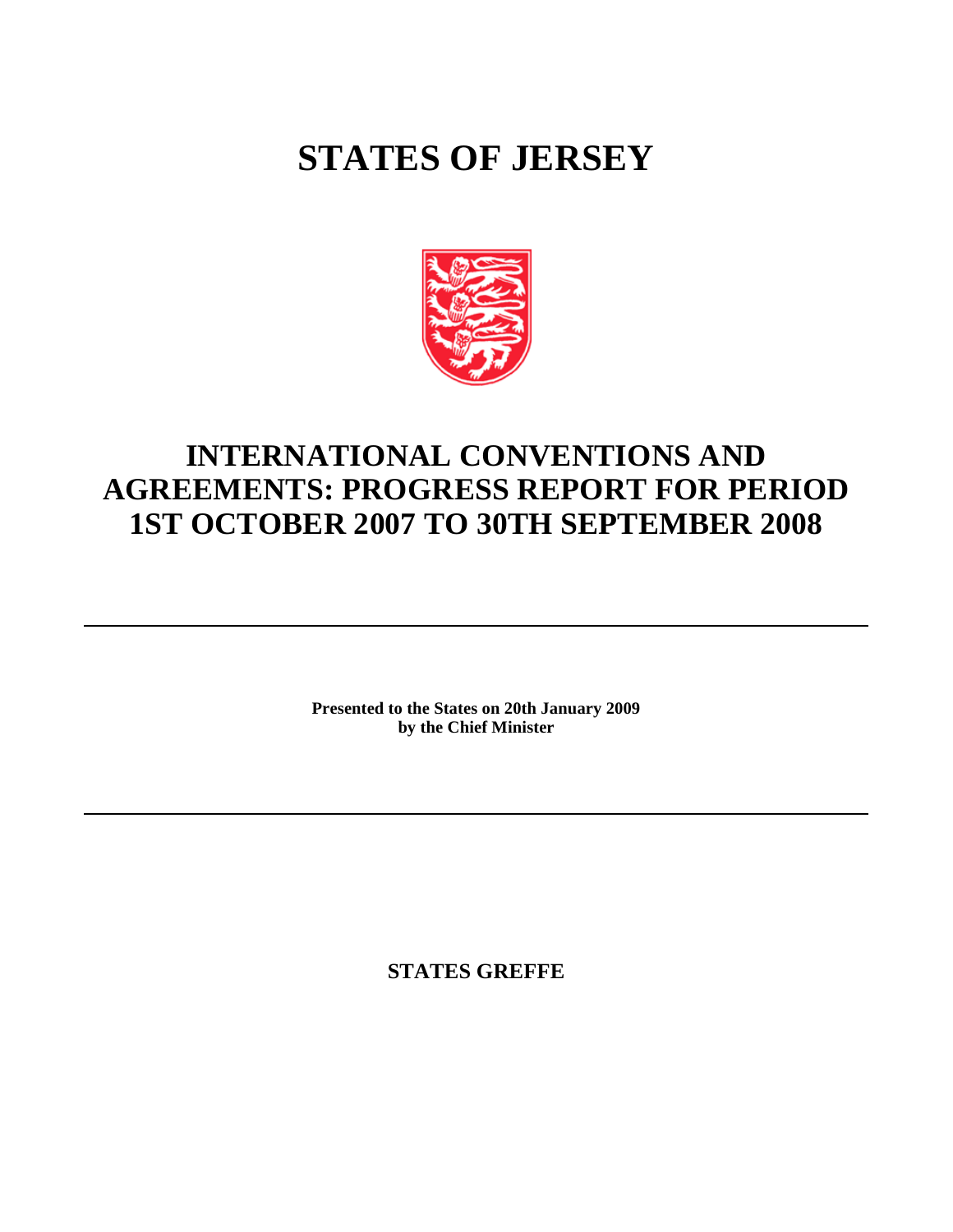## **INTERNATIONAL CONVENTIONS AND AGREEMENTS: Progress report for period 1st October 2007 to 30th September 2008**

## **Part One: Reports submitted on international treaties**

1.1 International Labour Organisation – Article 22 Reports

## **Part Two: New Matters referred to the Government of Jersey**

- 2.1 United Nations Convention on the Rights of Persons with Disabilities<br>2.2 Council of Europe Convention on Action Against Trafficking in Huma
- 2.2 Council of Europe Convention on Action Against Trafficking in Human Beings
- 2.3 New Council of Europe Convention on the Adoption of Children
- 2.4 UK US Air Services Agreement

## **Part Three: Matters referred to in earlier reports**

- 3.1 Second Additional Protocol to the European Convention on Extradition<br>3.2 UNESCO World Heritage Convention
- 3.2 UNESCO World Heritage Convention<br>3.3 Multilateral Investment Guarantee Age
- Multilateral Investment Guarantee Agency Convention

## **Part Four: Matters where a decision regarding a convention has been made by the Government of Jersey**

- 4.1 International Convention on Civil Liability for Bunker Oil Pollution Damage
- 4.2 Corruption Conventions:
	- (a) UN Convention Against Corruption
	- (b) OECD Convention on Combating Bribery of Foreign Public Officials in International Transactions
	- (c) Council of Europe Criminal Law Convention of Corruption
- 4.3 UN Convention Against Transnational Organised Crime
	- Protocol to Prevent, Suppress and Punish Trafficking in Persons, Especially Women and Children
	-
	- Protocol Against the Smuggling of Migrants by Land, Sea or Air
- 4.4 Council of Europe Convention on Laundering, Search, Seizure and Confiscation of the Proceeds of Crime
- 4.5 International Convention for the Suppression of Terrorist Bombings
- 4.6 Tax Information Exchange Agreements

## **Part Five: Confirmation of ratification of matters referred to in earlier reports**

- 5.1 UN Convention on the Suppression of the Financing of Terrorism
- 5.2 Council of Europe Convention on Mutual Assistance in Criminal Matters and Additional Protocol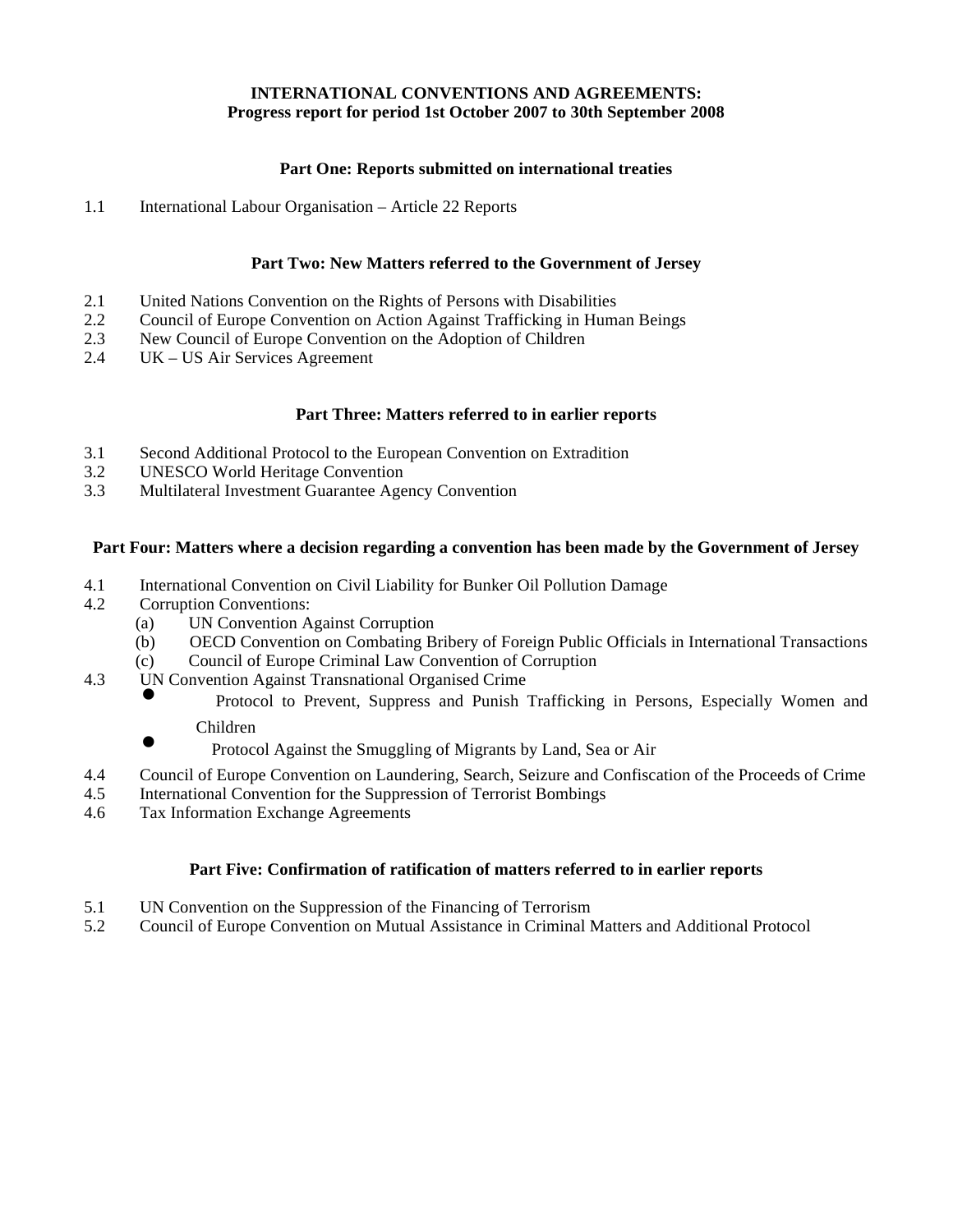### **REPORT**

## **INTERNATIONAL CONVENTIONS AND AGREEMENTS: Progress report for period 1st October 2007 to 30th September 2008**

This report contains a list of international treaties, conventions and agreements that have been referred formally to the Government of Jersey during the period of 1st October 2007 to 30th September 2008.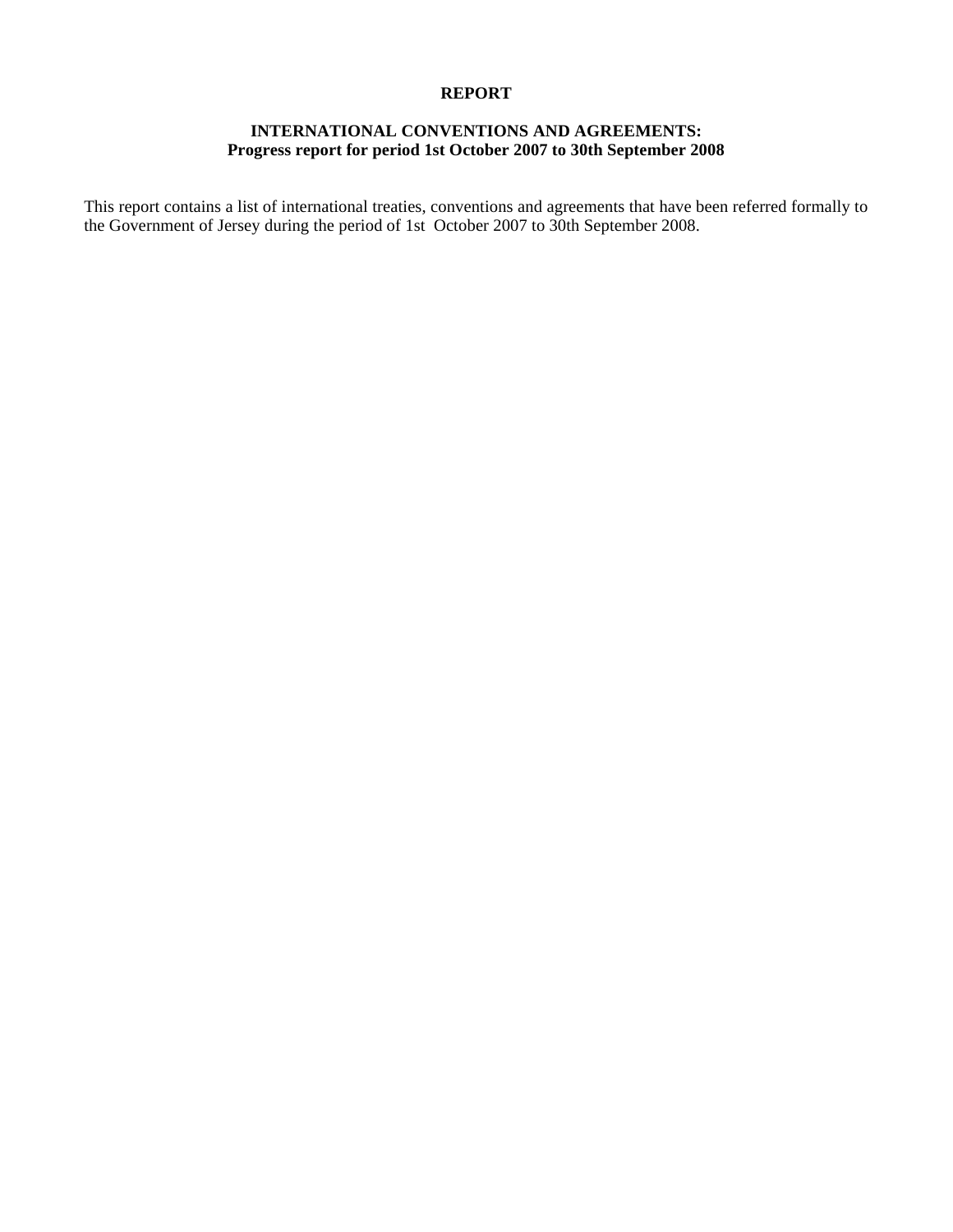## **PART ONE:**

## **REPORTS SUBMITTED ON INTERNATIONAL TREATIES, CONVENTIONS AND AGREEMENTS**

## **1.1 International Labour Organisation – Article 22 Reports**

 Jersey is included in the ratification of a number of Conventions under the auspices of the International Labour Organisation (ILO). Each year, the United Kingdom is required under Article 22 of the ILO Constitution to submit reports on the application of various ratified Conventions, some of which have been extended to Jersey.

 This year, at the request of the ILO, the Government of Jersey has provided reports on the following conventions:

#### **Article 22 Reports**

Employment and Labour Conventions

- **1. Freedom of Association and Protection of the Right to Organise, 1948 (No. 87)**
	- **2. Right to Organise and Collective Bargaining Convention, 1949 (No. 98)**
	- **3. Paid Educational Leave Convention, 1974 (No. 140)**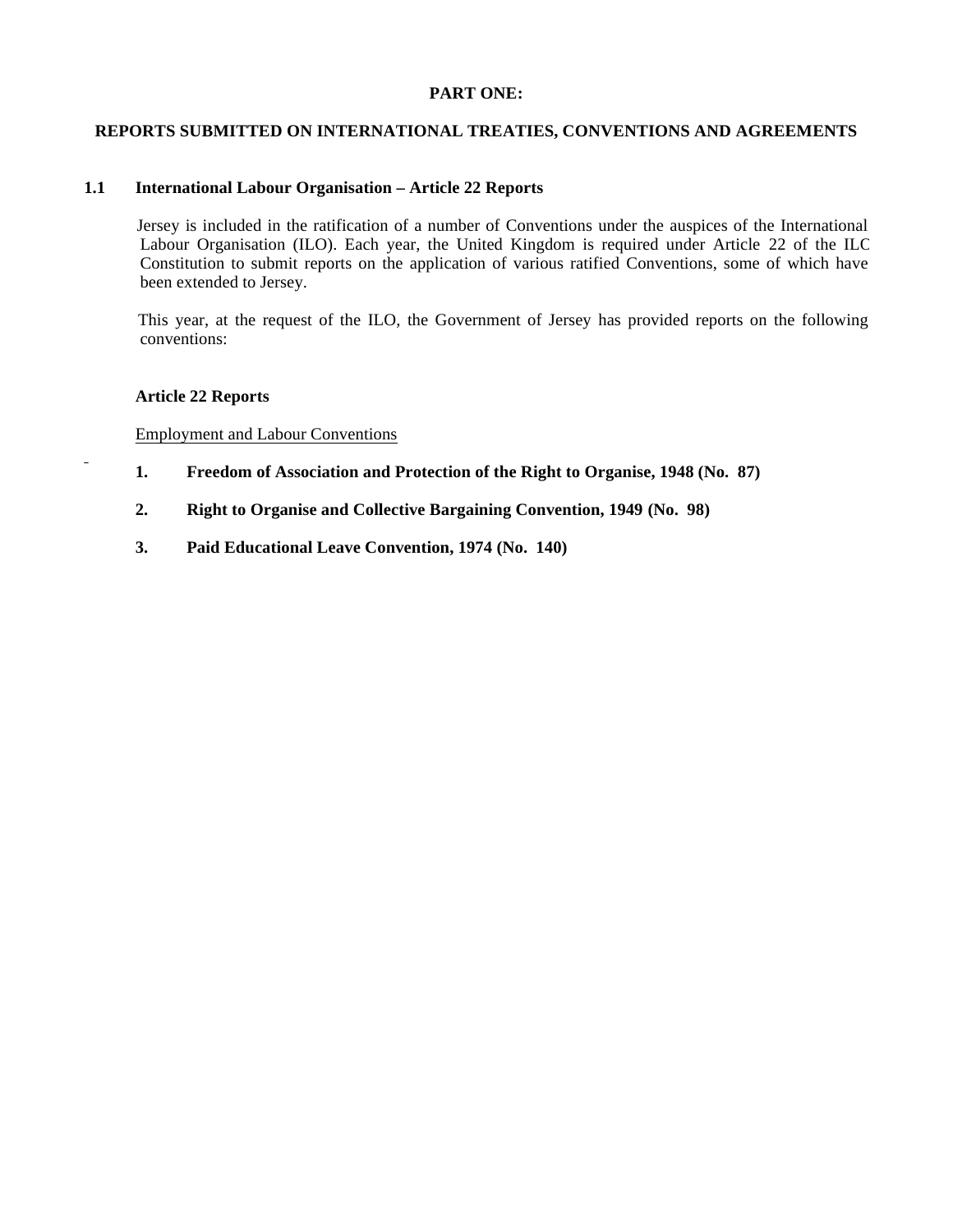## **PART TWO:**

## **NEW MATTERS REFERRED TO THE GOVERNMENT OF JERSEY**

## **2.1 United Nations Convention on the Rights of Persons with Disabilities**

#### **Purpose**

 The purpose of the UN Convention is to promote, protect and ensure the full and equal enjoyment of all human rights and fundamental freedoms by all disabled people, and to promote respect for their dignity on an equal basis with all other people. The rights set out in the Convention derive in particular from the International Covenants on Civil and Political Rights and on Economic, Social and Cultural Rights, and from the Conventions on the Rights of the Child and on the Elimination of All Forms of Discrimination against Women.

#### **Action**

 The United Kingdom has signed the United Nations Convention on the Rights of Disabled People in respect of the metropolitan UK, and is preparing to ratify the Convention by the end of 2008. Jersey has been asked to consider whether they wish the Convention to be extended to the Island.

 The Government of Jersey has indicated that it will examine the legislative and administrative implications of the Convention and inform the UK whether or not they wish it to be extended to the Island.

## **2.2 Council of Europe Convention on Action Against Trafficking in Human Beings**

#### **Purpose**

 The Convention is a comprehensive treaty mainly focussed on the protection of victims of trafficking and the safeguard of their rights. It also aims at preventing trafficking as well as prosecuting traffickers.

 It applies to all forms of trafficking; whether national or transnational, whether or not related to organised crime. It applies whoever the victim: women, men or children and whatever the form of exploitation: sexual exploitation, forced labour or services, etc.

 The Convention provides for the setting up of an independent monitoring mechanism guaranteeing parties' compliance with its provisions.

#### **Action**

 The UK government has advised of its intention to implement legislative and administrative measures to give effect to the Convention and asked whether the government of Jersey wished to have the Convention extended to the Island at the same time as UK ratification.

 The government of Jersey has indicated that it is giving the matter consideration and would wish to know what measures the UK proposes to introduce. A further response would be provided when a decision is reached.

#### **2.3 New Council of Europe Convention on the Adoption of Children**

#### **Purpose**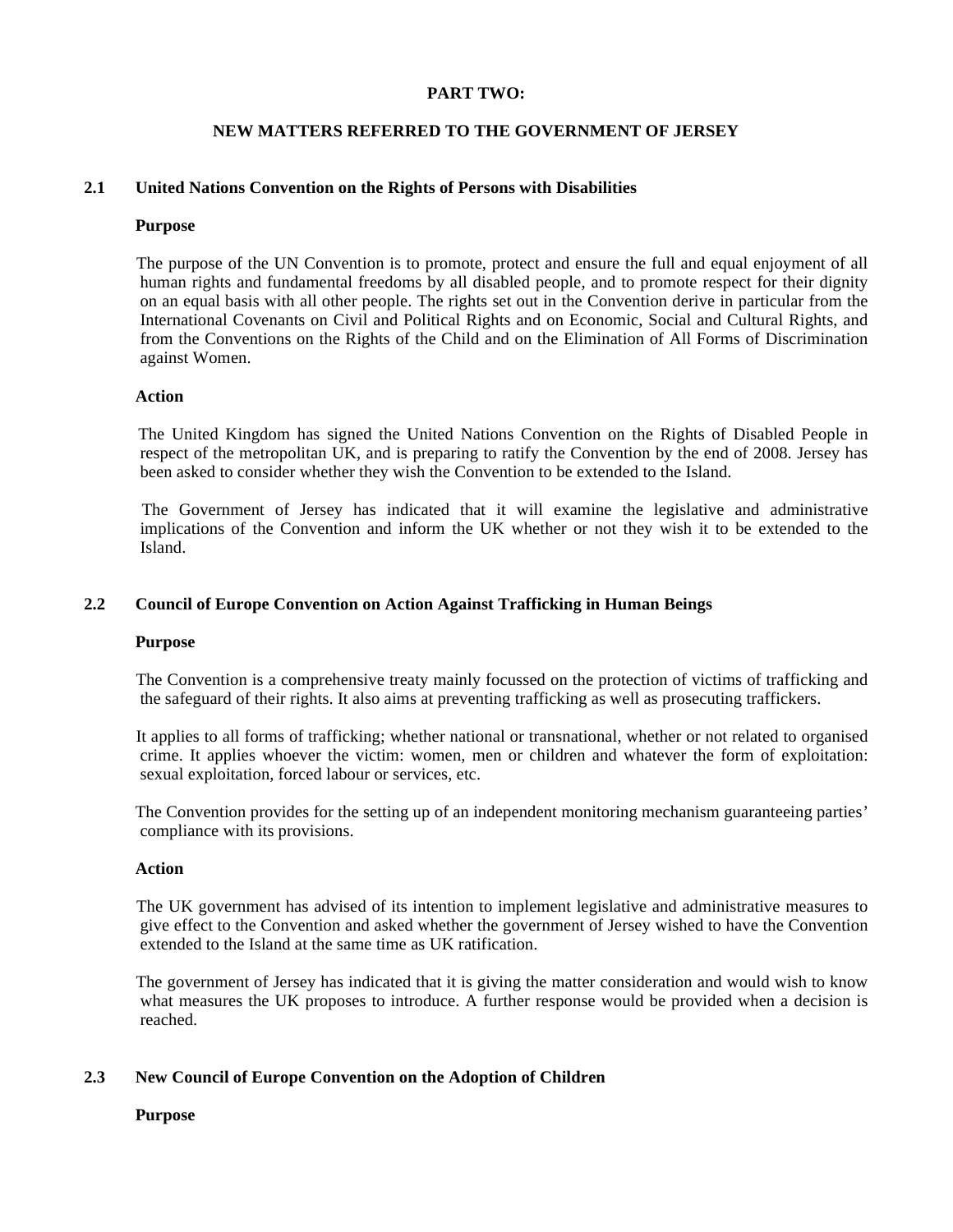In May 2008 the Council of Europe adopted a new Convention on the Adoption of Children, which is designed to update the 1967 Convention in the light of social and economic developments in the last 40 years.

#### **Action**

 The UK government intends to sign the Convention at an early stage. The Government of Jersey is currently considering, when the UK comes to the ratification stage, whether such ratification should extend to Jersey.

## **2.4 UK – US Air Services Agreement**

## **Purpose**

 In March 2008 the UK-US Air Services Agreement ("Bermuda II") was replaced by the EU-US Air Transport Agreement. Consequently, consideration has been given to new arrangements that might apply to the Crown Dependencies and Overseas Territories.

 The proposed document would provide a legal framework for international air services, including fair competition, safety, security and business matters, for example between Jersey and US operators.

## **Action**

 The Government of Jersey is currently reviewing the possible benefits of any agreement and considering whether it should be extended to include Jersey.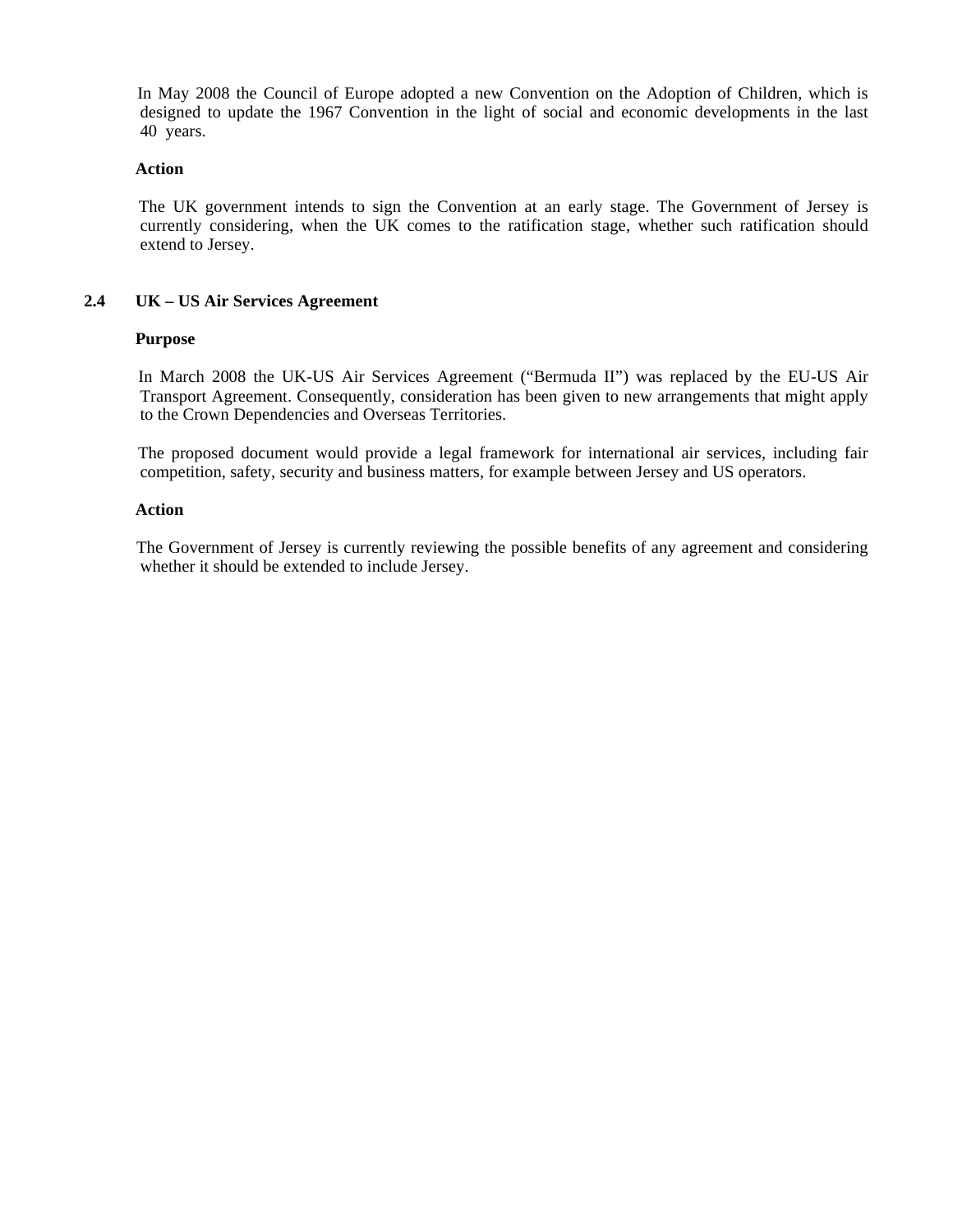## **PART THREE:**

## **MATTERS REFERRED TO IN EARLIER REPORTS – LATEST DEVELOPMENTS**

## **3.1 Second Additional Protocol to the European Convention on Extradition**

#### **Purpose**

 The Second Additional Protocol to the European Convention on Extradition was opened to signature by the member States of the Council on 17th March 1978.

 The Protocol contains provisions on a number of different topics. They relate to: the extension of accessory extradition to offences carrying only a pecuniary sanction; the extension of the Convention to fiscal offences; judgments in absentia; amnesty; and the communication of requests for extradition.

#### **Developments**

 Whilst the Government of Jersey had indicated, in principle, that it would wish to have ratification of the Second Additional Protocol extended to the Island, it was clear that the relevant legislation was not yet in place.

 Accordingly, it was decided that extension could not proceed at present and that the Government of Jersey would inform the UK when it was considered appropriate.

## **3.2 UNESCO World Heritage Convention**

#### **Purpose**

 The Convention concerning the Protection of the World Cultural and Natural Heritage was adopted by the General Conference of UNESCO in 1972, and is founded on the premise that certain places on Earth are of "outstanding universal value" and as such should form part of the common heritage of humankind.

## **Developments**

 The United Kingdom Government has carried out a consultation regarding the UNESCO World Heritage Convention, which was extended to Jersey in 1996.

 The Government of Jersey informed the UK that they were currently reviewing the Island's interests in the subject.

## **3.3 Multilateral Investment Guarantee Agency Convention**

#### **Purpose**

 The Convention establishes the Multilateral Investment Guarantee Agency (MIGA). It is part of the World Bank and is intended to encourage and facilitate foreign direct investment into developing countries.

#### **Developments**

 Records indicate that in 1998, and on previous occasions, the Island Authorities indicated their in principle intention to have the MIGA convention extended to Jersey. However, it appears that the final text of the Convention was not received for consideration by the Island Authorities. In order to give effect to obligations under the Convention, certain legislation would be required.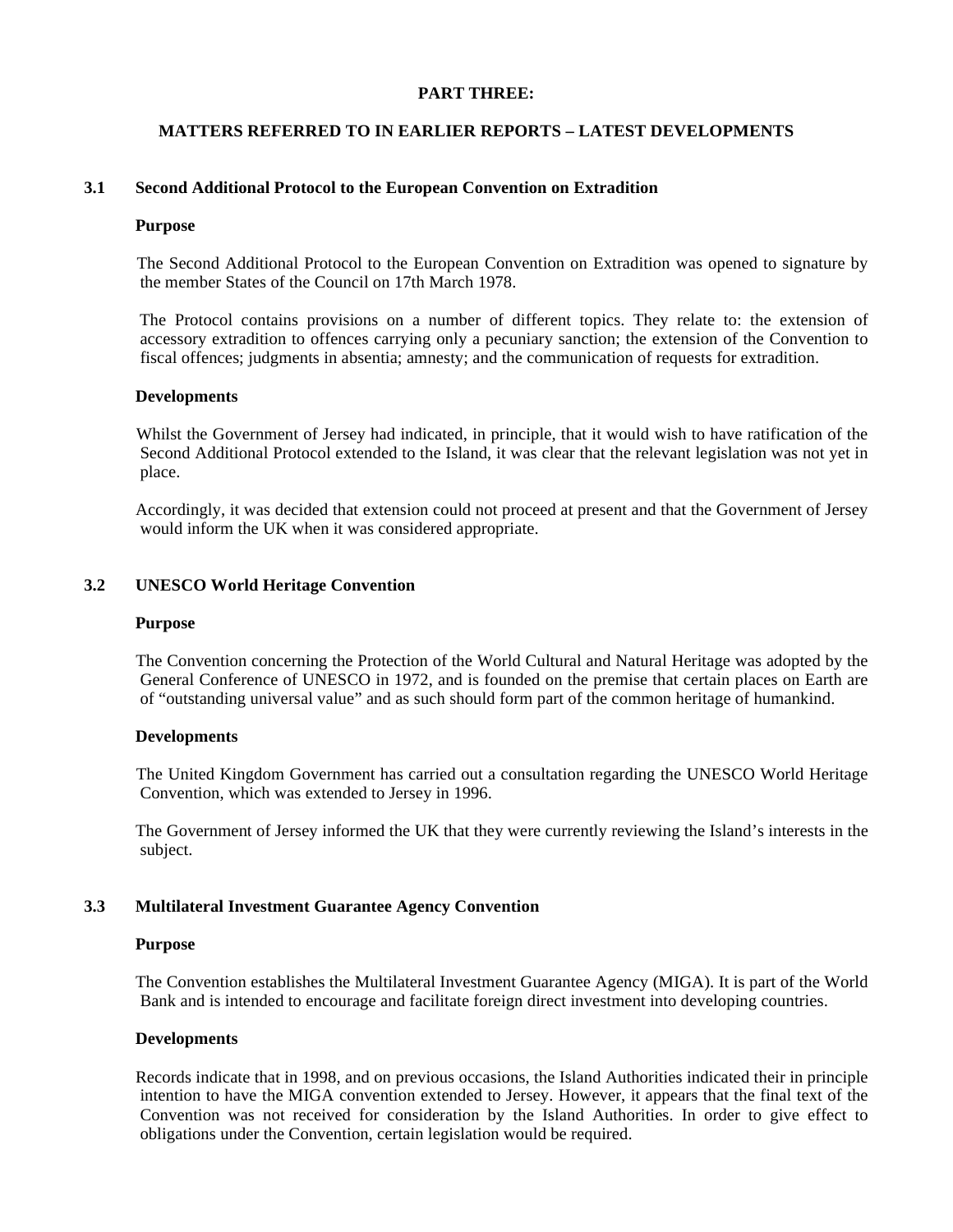The Government of Jersey is currently reviewing the position and considering whether or not the relevant legislation should be enacted to enable extension of this Convention.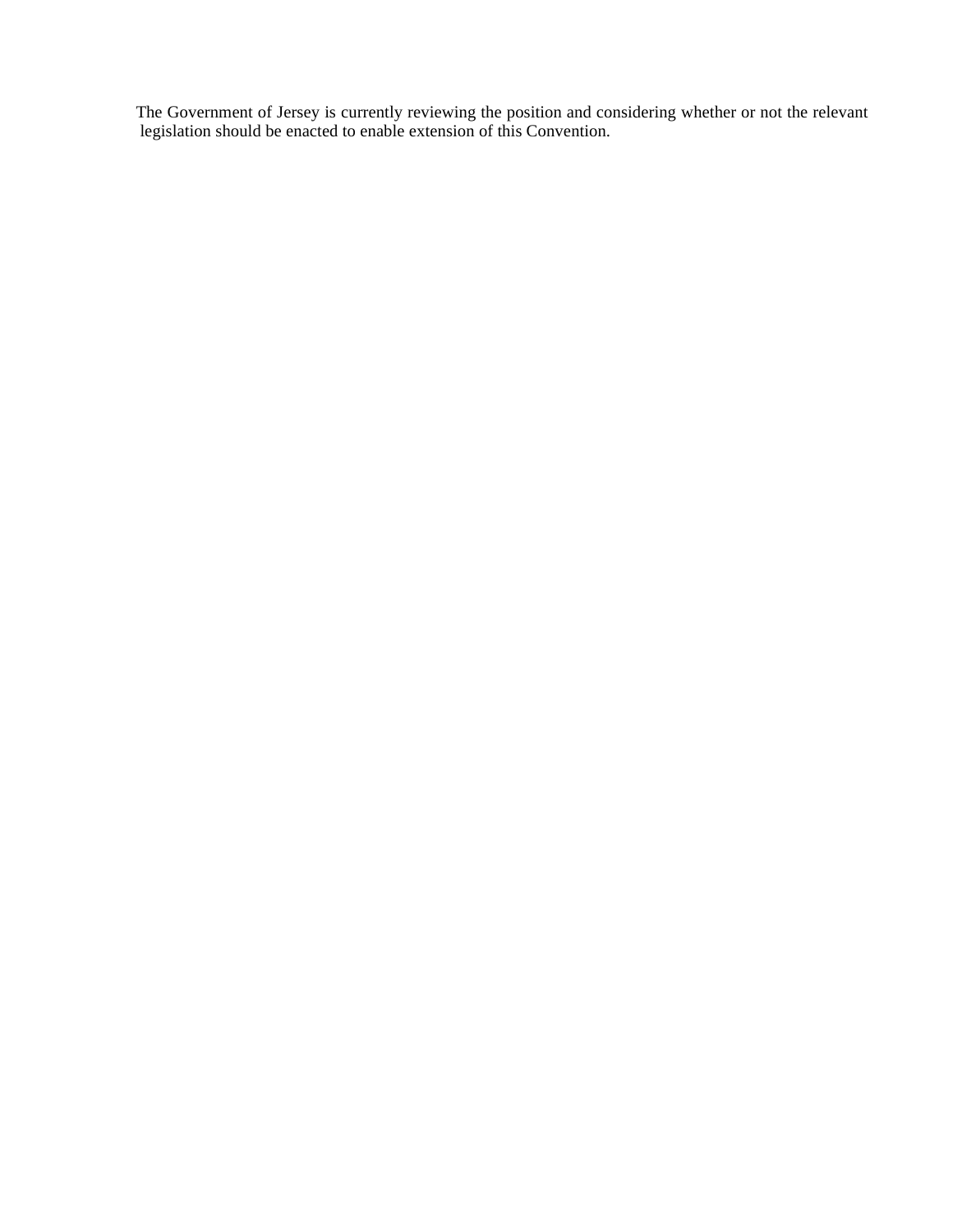## **PART FOUR:**

## **MATTERS WHERE A DECISION REGARDING A CONVENTION HAS BEEN MADE BY THE GOVERNMENT OF JERSEY**

## **4.1 International Convention on Civil Liability for Bunker Oil Pollution Damage**

#### **Purpose**

 The Bunkers Convention establishes strict liability on the ship-owner for preventive measures and pollution damage arising from all types of oil used in ships and requires all registered owners of vessels over 1,000 gross tonnage to maintain insurance, certified by State Party to the Convention.

 The Convention also introduces a provision that entitles claimants to claim directly from the owner's insurer or enter into litigation proceedings against both the owner and or insurer.

#### **Decision**

 The Government of Jersey agreed in principle that it wishes the Convention to be extended to Jersey and that the necessary legislative measures should be given effect under the Shipping (Jersey) Law 2002. However, the legislation is not yet in place to give effect to the obligations, and the government of Jersey will inform the United Kingdom when it is in a position to request extension.

## **4.2 Corruption Conventions:**

- **(a) UN Convention Against Corruption**
- **(b) OECD Convention on Combating Bribery of Foreign Public Officials in International Transactions**

## **(c) Council of Europe Criminal Law Convention on Corruption**

#### **Purposes**

- (a) The United Nations Convention Against Corruption (UNCAC) is the first legally binding, international anti-corruption instrument. The Convention gives the global community the opportunity to begin establishing an effective set of benchmarks for effective anti-corruption strategies. The Global Programme against Corruption (GPAC) is a catalyst and a resource to help countries effectively implement the provision of the UN Convention.
- (b) The purpose of the Convention on Combating Bribery of Foreign Public Officials in International Business Transactions is to require Parties to the Convention to criminalize bribery of foreign public officials in order to obtain or retain business or other improper advantage in the conduct of international business.
- (c) The Criminal Law Convention on Corruption addresses the measures to be taken by the Council of Europe's member states at the national level, which includes fighting against bribery, money laundering and account offences. The Convention also organizes the monitoring of implementation and the modalities of international cooperation in the area for matters related to corruption within the Council of Europe area.

#### **Decision**

 The Government of Jersey had previously indicated to the United Kingdom, in February 2006, that they would be willing to consider extension of the UN Convention Against Corruption to Jersey once the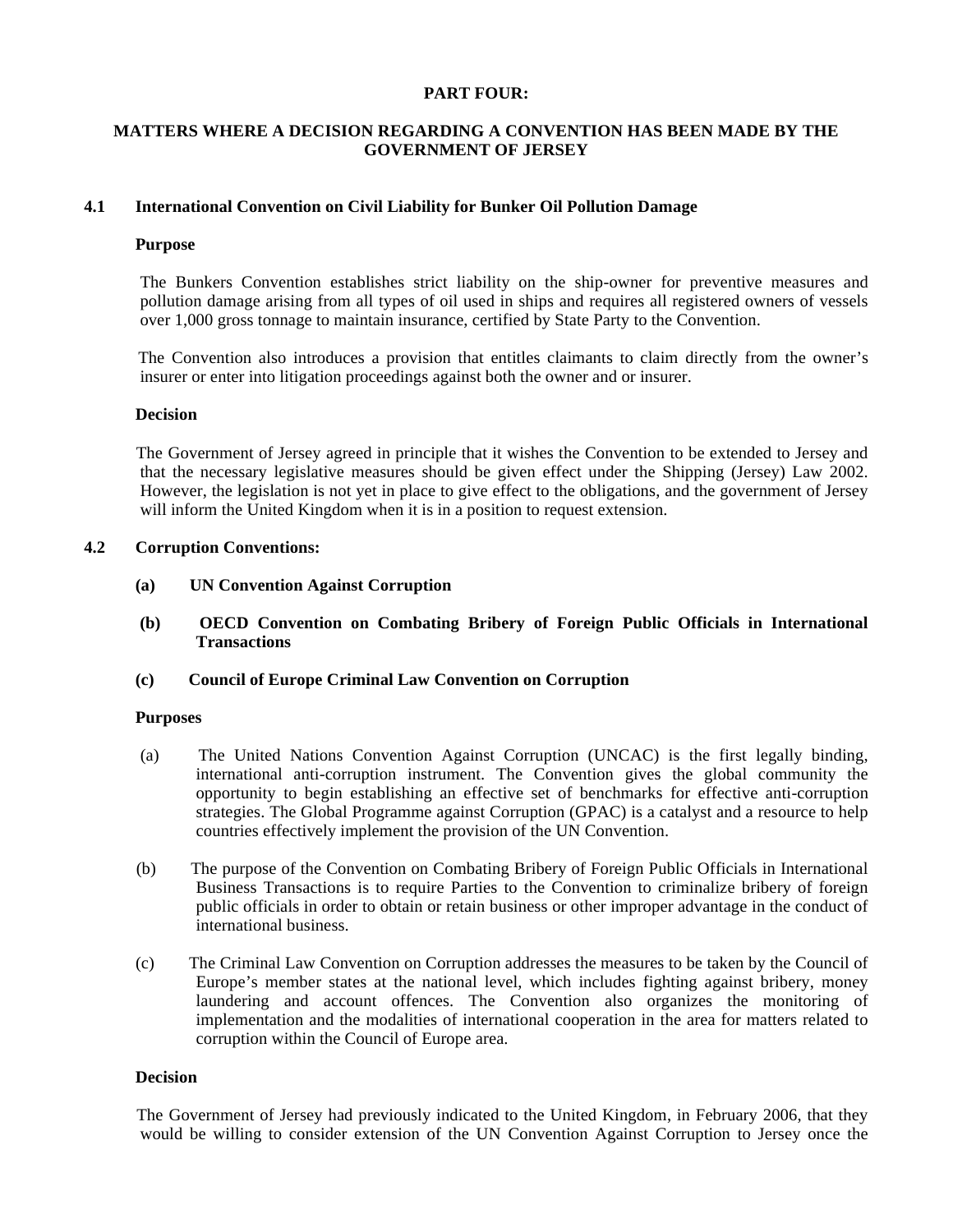necessary legislation was in place. Consideration was also given to the provisions of the Corruption (Jersey) Law 2006 to ensure that it would implement the requirements of the OECD Convention on Bribery and the Council of Europe Convention on Corruption. Amendments were introduced by the Corruption (Amendment to Definitions) (Jersey) Regulations 2007 to achieve this, and administrative measures were subsequently reviewed as required.

 On 3rd December 2007 the Government of Jersey confirmed that the necessary legislation and administrative measures to give effect to these 3 conventions had been implemented, in particular the Corruption (Jersey) Law 2006, as amended.

 Accordingly, the Government requested that ratification of these three Conventions should be extended to Jersey at the earliest opportunity.

## **4.3 UN Convention Against Transnational Organised Crime**

- **Protocol to Prevent, Suppress and Punish Trafficking in Persons, Especially Women and Children**
- **Protocol Against the Smuggling of Migrants by Land, Sea or Air**

## **Purpose**

 The UN Convention against Transnational Organized Crime (UNCATOC – Palermo 2000) is the main international instrument in the fight against transnational organized crime. The Convention is further supplemented by three Protocols, which target specific areas and manifestations of organized crime: the Protocol to Prevent, Suppress and Punish Trafficking in Persons, Especially Women and Children; the Protocol against the Smuggling of Migrants by Land, Sea and Air; and the Protocol against the Illicit Manufacturing of and Trafficking in Firearms, their Parts and Components and Ammunition.

 The Convention represents a major step forward in the fight against transnational organized crime and signifies the recognition by Member States of the seriousness of the problems, as well as the need to foster and enhance close international cooperation in order to tackle those problems.

#### **Decision**

 The Government of Jersey informed the United Kingdom on 2nd July 2008 that it had implemented the necessary legislative measures, including the Crime (Transnational Organised Crime)(Jersey) Law 2008, and administrative actions to implement the Convention and its first two Protocols.

 Accordingly, the Government of Jersey requested that ratification of the Convention should be extended to the Island, with certain declarations, at the earliest opportunity.

## **4.4 Council of Europe Convention on Laundering, Search, Seizure and Confiscation of the Proceeds of Crime**

## **Purpose**

 One of the purposes of this Convention is to facilitate international co-operation as regards investigative assistance, search, seizure and confiscation of the proceeds from all types of criminality, especially serious crimes, and in particular drug offences, arms dealing, terrorist offences, trafficking in children and young women and other offences which generate large profits.

Another main purpose of the new Convention is to complement other instruments, drawn up within the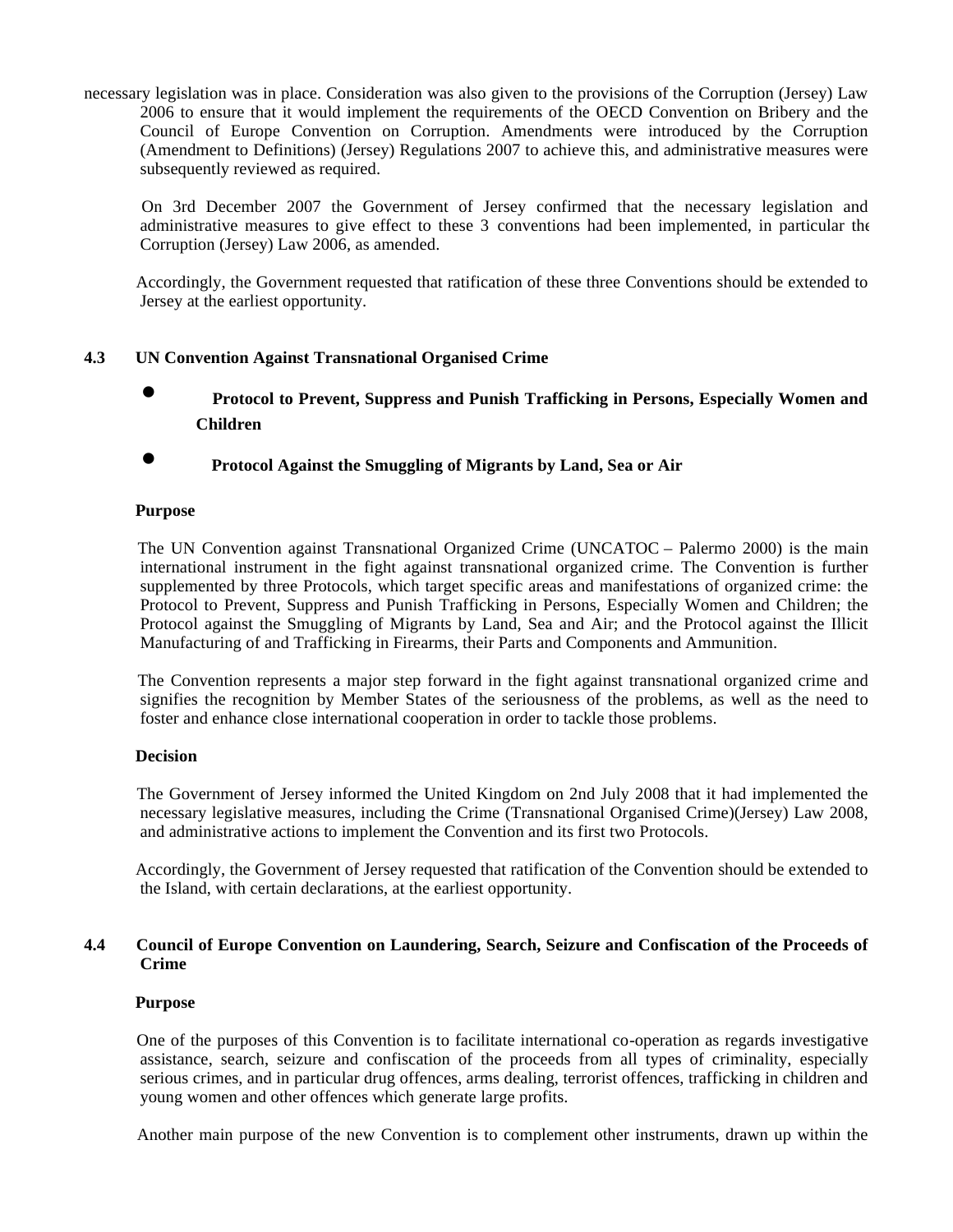framework of the Council of Europe.

 The Convention seeks to provide a complete set of rules, covering all the stages of the procedure from the first investigations to the imposition and enforcement of confiscation sentences and to allow for flexible but effective mechanisms of international co-operation to the widest extent possible in order to deprive criminals of the instruments and fruits of their illegal activities.

 States give each other assistance in order to secure evidence about instrumentalities and proceeds. States are also called upon to co-operate, even without a request, when they learn about events in relation to criminal activity which might be of interest to another State.

#### **Decision**

 The Government of Jersey requested the United Kingdom government on 22nd May 2008 to seek extension of the Convention to Jersey, with certain reservations and declarations. The request confirmed that the relevant legislative provisions, namely the Proceeds of Crime (Jersey) Law 1999 and the Criminal Justice (International Co-operation) (Jersey) Law 2001, supported extension of the Convention.

## **4.5 International Convention for the Suppression of Terrorist Bombings**

#### **Purpose**

 The Convention expands the existing legal framework for international cooperation in the investigation, prosecution, and extradition of persons who engage in terrorist activities by establishing a regime of universal jurisdiction to punish the crime of terrorist bombings.

 It provides a uniform mechanism for ensuring a consistent global application of the penalization of the offences set out in the Convention. Each State party must adopt such measures as necessary to establish the offences as a criminal offence under its domestic law punishable by appropriate penalties that take into account the grave nature of the offences.

#### **Decision**

 The Government of Jersey confirmed on 22nd May 2008 that its legislation enables it to meet the obligations of the Convention and accordingly requested the ratification should be extended to Jersey at the earliest opportunity.

### **4.6 Tax information exchange agreements**

#### **Purpose**

 In 2002 the States of Jersey entered into a political commitment to comply with the OECD's principles on transparency and information exchange on tax matters through the negotiation of tax information exchange agreements (TIEAs) with OECD member states.

#### **Decisions**

#### **TIEA with the Kingdom of the Netherlands**

 On 29th January 2008 the States made the Taxation (Exchange of Information with Third Countries) (Jersey) Regulations 2008.

 These Regulations give legal effect in Jersey to the agreement between the Jersey and the Kingdom of the Netherlands signed in the Hague on 20th June 2007, and which following completion of domestic ratification procedures by each Party, came into force on 1st March 2008.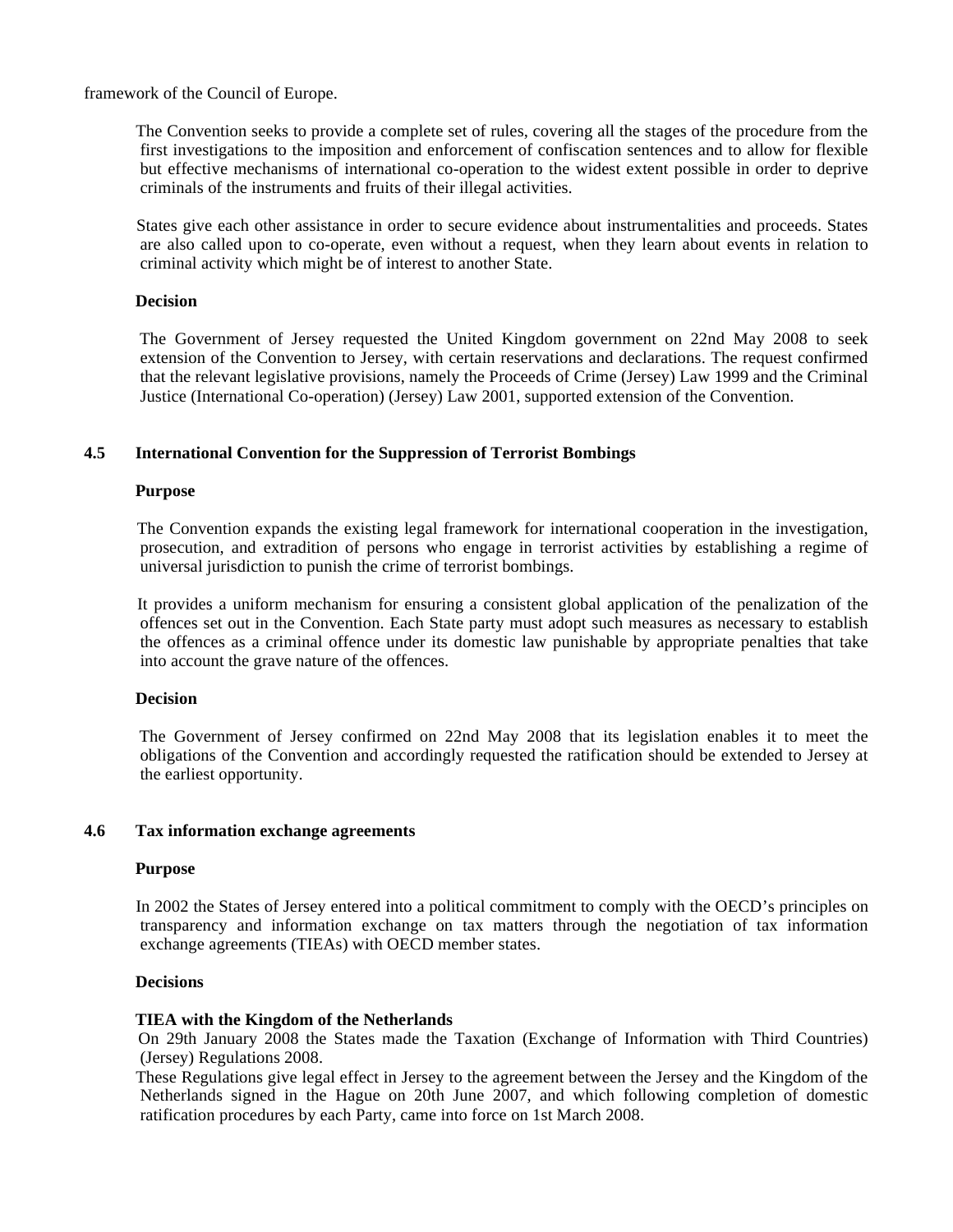## **TIEA with the Federal Republic of Germany**

 On 4th July 2008 in Berlin, Jersey and the Federal Republic of Germany signed an agreement for the Exchange of Information Relating to Tax Matters. The agreement comprises 3 components:

- a tax information exchange agreement;
- an agreement on co-operation in tax matters and the avoidance of double taxation; and
- a Political Declaration.

 The Agreements with Germany do not come into force until both of the Parties concerned have completed their own domestic ratification procedures.